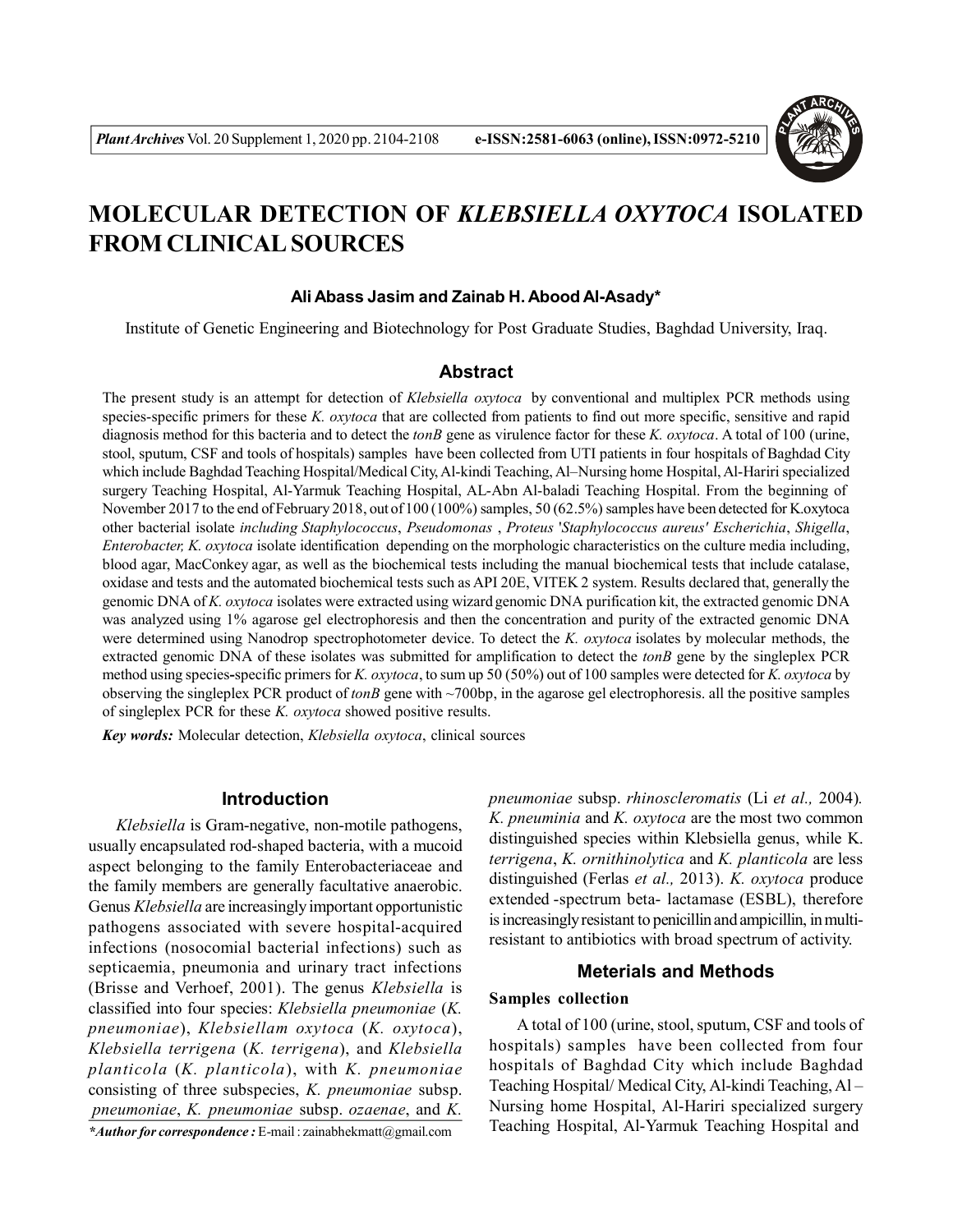Abn Al-baladi Teaching Hospital. Samples were taken from the patients under sterile conditions and immediately transferred to the laboratory to inoculate into brain heart infusion broth for 4-6 hours, then inoculated on Sabaroud dextrose agar, Potato dextrose agar andCorn meal agar (Hi media, India) at  $37^{\circ}$ C for 24 hrs then direct exam by Gram stain under light microscope (40x) followed by biochemical tests API20E and VITEC 3 system (Li *et al.,* 2004).

## **DNA extraction**

Genomic DNA was extracted from the *K.oxytoca* isolates using a commercial wizard genomic DNA purification kit according to manufacturer's instructions (Promega, USA) with some modification. Briefly, 1 ml of an overnight *K. oxytoca* culture grown at 28°C in nutrient broth (Sigma, USA) was transferred to a 1.5 ml micro centrifuge tube. The microcentrifuge tube was centrifuged at 14,000 rpm for 3 minutes to pellet the cells and the supernatant was removed.  $600 \mu l$  of nuclei lysis solution (wizard genomic DNA purification kit) was added and gently pipet until the cells is resuspended. The microcentrifuge tube was incubated in water bath at 80°C for 5 minutes to lyse the cells; then cool to room temperature. 3 µl of RNase solution (wizard genomic DNA purification kit) was added to the cell lysate and the microcentrifuge tube was inverted for 5 times to mix. The microcentrifuge tube was incubated at 37°C for 60 minutes and cool to room temperature. 200 µl of protein precipitation solution (wizard genomic DNA purification kit) was added to the RNase-treated cell lysate and vortex vigorously at high speed for 20 seconds to mix the protein precipitation solution with the cell lysate. The microcentrifuge tube was incubated on ice for 5 minutes and centrifuged at 14,000 rpm for 5 minutes. The supernatant containing the DNA was transferred to a clean 1.5ml microcentrifuge tube containing 600 µl of room temperature isopropanol. The microcentrifuge tube was gently mixed by inversion until the thread-like strands ofDNA form a visible mass and centrifuged at 14,000 rpm for 5 minutes. The supernatant was carefully pour off and the microcentrifuge tube was drained on clean absorbent paper. 600 µl of room temperature 70% ethanol was added and then the microcentrifuge tube was gently inverted several times to wash the DNA pellet. The microcentrifuge tube was centrifuged at 14,000 rpm for 2 minutes and the ethanol was carefully aspirated. The **Table 1:** The primers sequences of ton B gene of *K.oxytoca* and their for *K.oxytoca* -F and *K.oxytoca* -R primers for

product size (Al- Bayati *et al.,* 2016).

| <b>Primer Name</b> | Seq.                  |    | Tm   Size of product |
|--------------------|-----------------------|----|----------------------|
| ton $B-F$          | AGTCCACTGGGACTGTCCAT  | 58 | $\sim 108bp$         |
| ton $B - R$        | GCACCACCATACTTGTTCCA_ |    |                      |

microcentrifuge tube tube was drained on clean absorbent paper and the pellet was allowed to air-dry for 15 minutes. 100 µl of DNA rehydration solution (wizard genomic DNA purification kit) was added to the microcentrifuge tube and the DNA was rehydrated by incubating at 65°C for 1 hour. The solution was periodically mixed by gently tapping the microcentrifuge tube and the DNA sample was stored at **-** 20°C until use.

## **DNA quantification**

The extracted DNA from the *K.oxytoca* isolates was quantified spectrophotometrically at O.D. 260/280 nm with ratios 1.4-1.5. The sensitivity of the *K.oxytoca* -F and *K.oxytoca* -R primers was evaluated by PCR amplification for serial diluted concentrations (10-100 ng) of purified genomic DNA isolated from *K.oxytoca.*

### **Primers selection**

The primers for 16S rRNA gene of *K.oxytoca* as the target gene for this study were selected according to (Al- Bayati *et al.,* 2016). This set of primers was designed based on the conserved region in *K.oxytoca*, primers were synthesized by Alpha DNA, Kanda. The primers sequence of 16S rRNA gene and their size of product are shown in Table 1.

#### **Singleplex PCR master mix**

The singleplex PCR reaction of ton B gene detection of *K.oxytoca* was performed in 25 µl volumes containing 5.5 µl of nuclease free water, 12.5 µl of GoTaq Green Master Mix 2X containing (GoTaq DNA polymerase supplied in 2X Green GoTaq reaction buffer (pH 8.5), 400 µM dATP, 400 µM dGTP, 400 µM dCTP, 400 µM dTTP, 3 mM MgCl2, yellow and blue dyes which function as loading dyes when reaction products are analyzed by agarose gel electrophoresis), 2.5 µl of 20 pmol *K.oxytoca* -F primer and 2.5 µl of 20 pmol *K.oxytoca* -R primer and 2 µl of the genomic DNA sample. The mixes were overlaid with 2 drops of mineral oil Table 2.

## **Singleplex PCR program**

Singleplex PCR was carried out in a thermal cycler (Applied Biosystem, 9902, Singapore) according to the PCR program described by (Ferlas *et al.,* 2013), with some modification. Briefly, the amplification of *tonB* gene of *K.oxytoca* was carried out with initial denaturation at 95°C for 6 minutes, followed by 35 cycles of denaturation at 94°C for 30 seconds, annealing at 50°C

> 90 seconds, and extension at 72°C for 2 minutes. The thermal cycles were terminated by a final extension for 10 minutes at 72°C Table 3.

## **Singleplex PCR products analysis**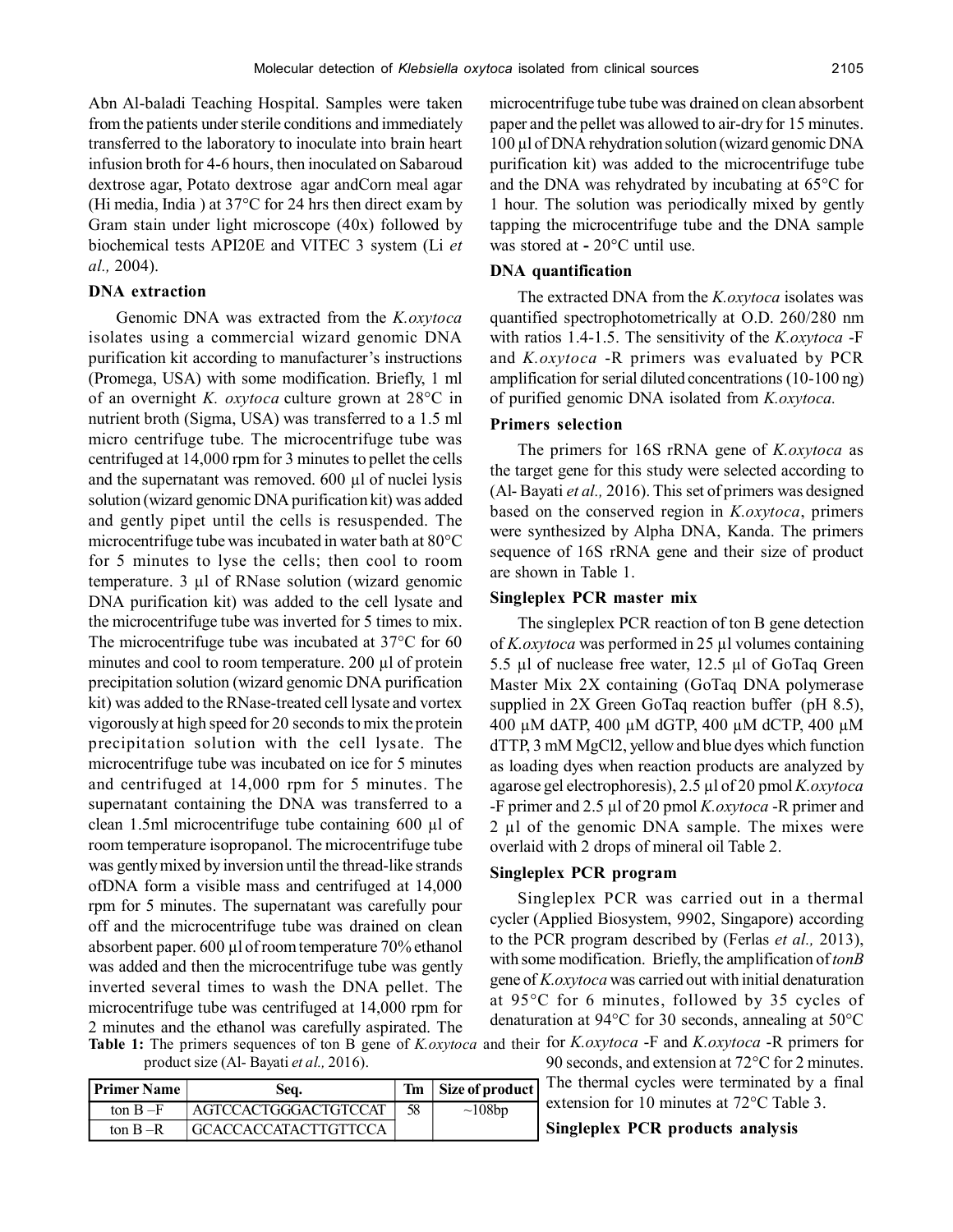The analysis of singleplex PCR

run at 100 volt for

**Table 2:** Components of the mixture and their sizes.

|                     |               | Master mix components Volume products of tonB gene |
|---------------------|---------------|----------------------------------------------------|
| Master Mix          | 10            | of K.oxytoca were                                  |
| Forward primer      | $\mathbf{1}$  | performed on 1%                                    |
| Reverse primer      | $\mathbf{1}$  | agarose gel. The 100                               |
| Nuclease Free Water | $\sim$        | bp DNA ladder                                      |
| <b>DNA</b>          | $\mathcal{F}$ | [ (Promega, USA) was                               |
| Total volume        | 20            | used and the gel was                               |

**Table 3:** PCR Program use in this study.

| <b>Table 3:</b> PUR Program use in this study. |       |    |                                            |  |
|------------------------------------------------|-------|----|--------------------------------------------|--|
| $\mathcal{C}$                                  | m:s   |    | 45 minutes at<br>m<br>$\Omega$<br>$\Omega$ |  |
| 95<br>Initial Denaturation                     | 05:00 |    | temperature.                               |  |
| 95                                             | 00:30 | 30 | The singleplex                             |  |
| 58                                             | 00:30 |    | PCR products                               |  |
| 72                                             | 00:30 |    | were stained                               |  |
| 72                                             | 07:00 |    | with ethidium                              |  |
| 10                                             | 10:00 |    | bromide<br>and                             |  |
|                                                |       |    | $Cycle _r$                                 |  |

visualized by an image analyzer (ChemiImager 5500, Alpha Innotech, USA).

#### **Results**

#### **Conventional methods**

The conventional methods include culture, Gram staining and biochemical tests showed positive results in 12 (24%) out of 50 (100%) clinically diagnosed with UTI infection, the results of samples culture on blood base agar showed the bacterial isolates were large, mucoid, white to grey and Non-heamolytic colonies (Fig. 1.) and pink colonies, mucoid texture with large size regular edge, round, mucoid texture with large size, were (3-4 mm) in diameter on MacConkey agar. (Fig. 2). The Gram staining of *K.oxytoca* was showed a small straight rods and arranged singly but messily in pairs under the compound light microscope. (Fig. 3). The results of biochemical tests were used for further identification of *K.oxytoca* isolates showed positive reactions for indole, catalase, citrate utilization, urease, capsule stain, voges-proskauer (VP), and motility tests. But was negative for Kligler Iron Agar (KIA) test, motility, oxidase, H2S production.

### **Analysis of extracted DNA of** *K.oxytoca* **isolates**

After performing of the DNA extraction from *K.oxytoca* isolates, agarose gel electrophoresis was adopted to confirm the presence and integrity of the extracted DNA using 1% agaros gel at 7 volt/cm for 45 minutes (Fig. 4).

# **Analysis of singleplex PCR products of** *ton B* **gene for** *K.oxytoca*

On the basis of the *ton B* gene sequence, a product of  $\sim$ 740 bp was amplified by singleplex PCR with *K.oxytoca* -F and *K.oxytoca* -R primers. In 50 clinically diagnosed with UTI infection, the singleplex PCR method detected positive results in 10(83.3%) out of 12(100%) samples that were positive by the conventional methods include culture Gram staining and biochemical tests. The singleplex PCR products and 100 bp DNA ladder were resolved by electrophoresis. 5 µl of the singleplex PCR product were loaded on 1.5% agarose gel and run at 100 volt/ cm for 60 minutes. The gel was stained with ethidium bromide solution  $(0.5 \text{ µg/ml})$  for 15-30 minutes; finally, bands were visualized on UV transiluminator at 740 wave length and then photographed by using photo documentation system. The singleplex PCR result was considered positive for *K.oxytoca* when there was presence of ~740 bp singleplex PCR product band of *ton B* gene for the *K.oxytoca* on the agarose gel electrophoresis, no amplification was observed with negative control (Fig. 5).

## **Discussion**

Identification of this bacteria by using the conventional methods include culture, Gram staining and biochemical tests which were go together with study conducted by [1] showed that the bacterial cultures were positive in 39(78%) patients versus 11(32%) patients revealed negative bacterial culture, the most common type of bacterial isolated were ), *Klebsiella* spp. predominant bacteria constitute 19.9 % (56 isolates) of these isolates, and identified as *K. pneumoniae* (40 isolates) 14.2 %, followed by *K. oxytoca* (3 isolates), The other bacterial isolates were *Enterobacter* 94 isolates (9%), *E. coli* 94 isolates (4.54%) and *Proteus* 94 isolates (4.54%). and 1.1 % (3 isolates), respectively*. K.oxytoca*  19(32%) patients was detected by the conventional methods of culture on blood base agar and MacConkey agar plate, Gram staining, API 20 E and VITEC- 2 system . Also the result of *K.oxytoca* culture on blood agar agrees with results of the same study showed that the *K.oxytoca* colonies on blood agar appear . growth of pale to large, mucoid, white to grey and Non-heamolytic colonies of *K. oxytoca* isolates (Don *et al*., 2005; Qaiser *et al.*, 2011; Kanchana *et al.*, 2013), while culture of *K. oxytoca* on MacConkey agar appear lactose fermenting colonies and gave pink color, regular edge, round, mucoid texture with large size, were (3-4 mm) theses results agree with (Holt *et al*., 1994). In addition, the result of Gram staining of *K.oxytoca* goes together with result of exhibited that in a typical Gram film, the organism appears as a Gram-negative. Non-motile, small straight rods and arranged singly or in pairs under the compound light microscope results as agree with (Garrity, 2005). The results of biochemical tests were used for further identification of *K.oxytoca* isolates showed positive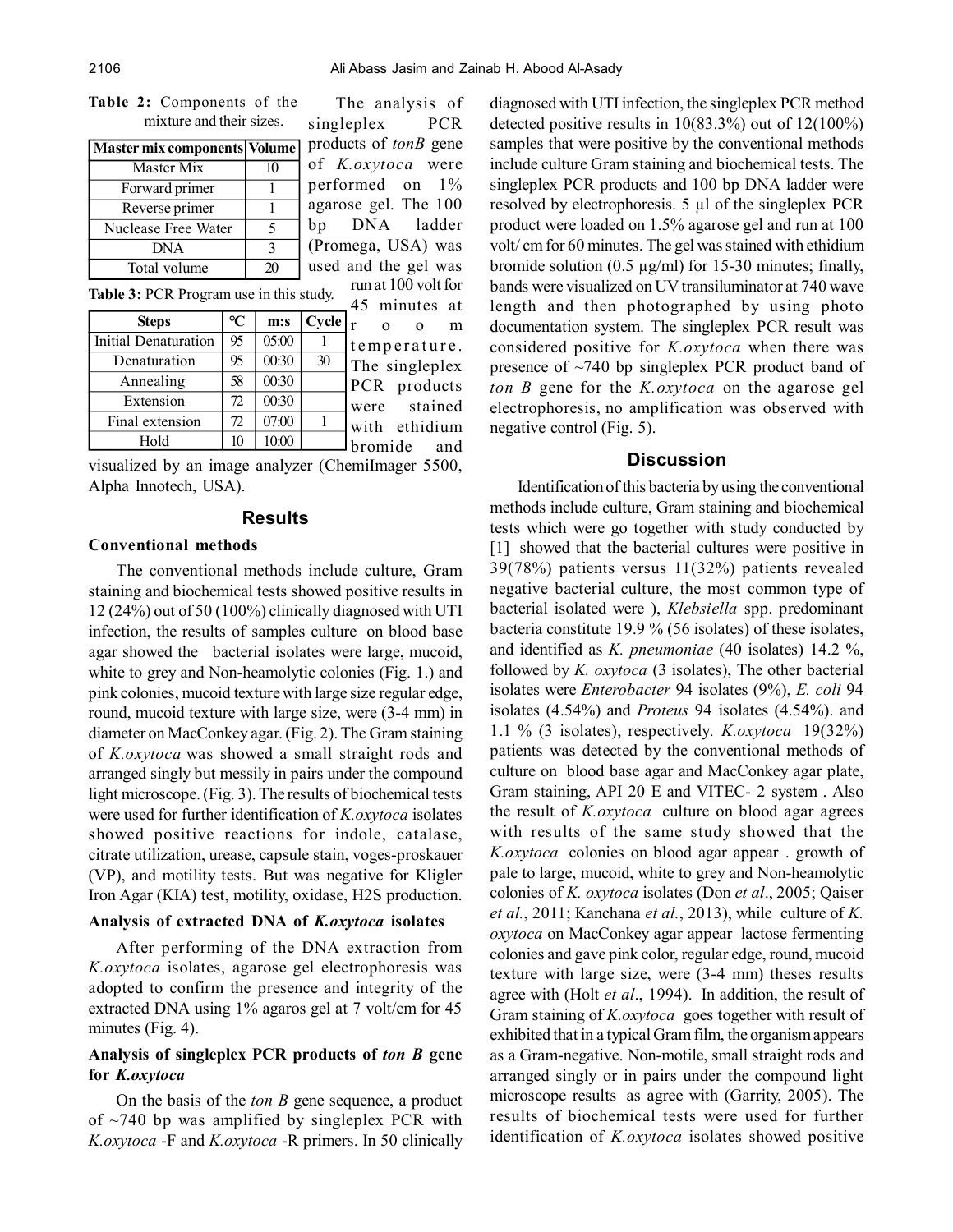production of indole, catalase, citrate utilization ,urease, capsule stain, voges-proskauer (VP), and motility tests. but was negative for Kligler Iron Agar (KIA) test, motility, oxidase, and H2S production. At the species level, the results of indole test differentiate *K*. *pneumoniae* from *K*. *oxytoca* it was positive for *K*. *oxytoca* and negative for other (Atlas *et al*., 1995)*.* In the indole test, ability to hydrolyze tryptophan to indole is a characteristic of certain enteric bacteria possessing the enzyme tryptophanase, an enzyme that decomposes amino acid tryptophan to indole, pyruvic acid and water. The results of biochemical tests of current study agree with study conducted by (Holt *et al*., 1994; Collee *et al*., 1996; Podschun and Ullmann,1998; Stock and Wiedemann, 2001). And the automated biochemical tests such as Api-20E and VITEK 2 system identification revealed that 17 of *Klebsiella* isolates were belonged to the species *K.*



**Fig. 1:** Colorless colonies of *K.oxytoca* on blood agar plate.



**Fig. 3:** Gram-negative diplococcus with flattened side*s* of *K.oxytoca*.

*oxytoca*. The manual biochemical tests are largely used for bacterial identification in clinical laboratories, the advantages of conventional methods were non costly but the disadvantages of those methods were consuming time, contamination present, false positive result and require a large amount of sample. While the automated biochemical tests such as Api-20E and VITEK 2 system. The API 20E system is faster still time-consuming to set up and read, requires up to 48 h of incubation, and gives results while VITEK 2 system used in many previous studies was detected bacteria faster, efficient and away from the contamination that may prevent detection of the pathogen. In addition confirmation the biochemical tests. In current study, the singleplex PCR method was used for detection of *K.oxytoca* by using pair primers targeted the *ton B* gene ( $\sim$ 740 bp) showed a positive result in  $10(83.3\%)$  out of  $12(100\%)$  samples that were positive by the conventional methods. The benefits of molecular methods are more sensitive, more qualitative for results, materials available, but the drawback of molecular methods is costly. These explanations made molecular



**Fig. 2:** Grey colonies of *K.oxytoca* on MacConkey agar plate.



**Fig. 4:** Gel electrophoresis of extracted DNA ofn*K.oxytoca* isolates using 1 % agarose gel at 7 volt/mcm for 45 minutes. Lane 1-10: Extracted DNA.